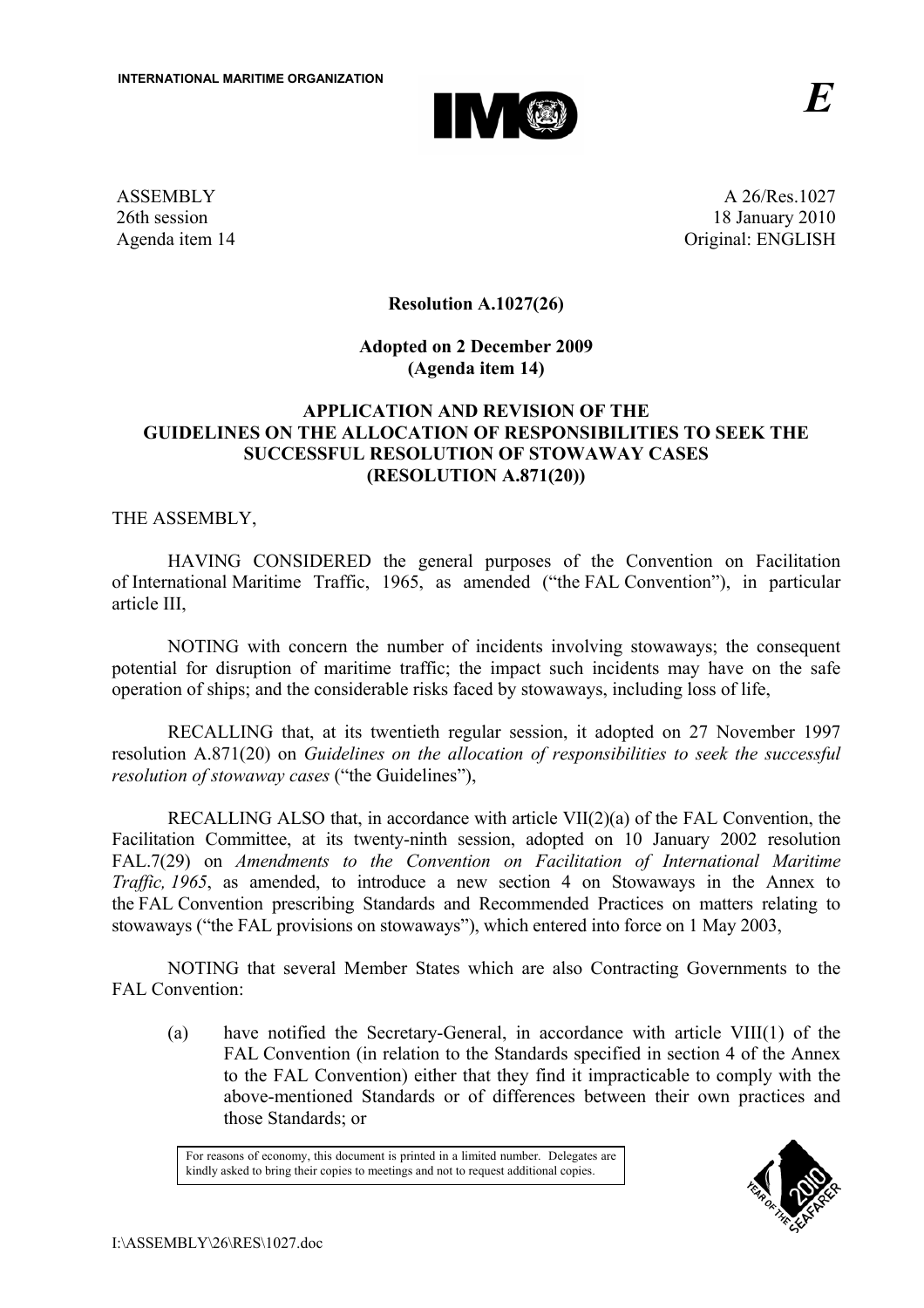(b) have not yet notified the Secretary-General, in accordance with article VIII(3) of the FAL Convention, that they have brought their formalities, documentary requirements and procedures into accord in so far as practicable with the Recommended Practices specified in section 4 of the Annex to the FAL Convention,

 NOTING ALSO that the parallel existence of the Guidelines and the FAL provisions on stowaways has raised questions in relation to the procedures to be followed for dealing with stowaways by Member States which are also Contracting Governments to the FAL Convention – in particular those referred to above,

CONVINCED of the need to align, to the extent possible and desirable, the Guidelines with the FAL provisions on stowaways and to revise them in a manner that reflects developments in efforts undertaken to prevent stowaways, as well as to provide guidance and recommendations, taking into account the FAL provisions on stowaways, on measures which can be implemented by vessels to prevent cases involving stowaways,

RECOGNIZING that the revision of the Guidelines should be done in a manner that does not duplicate the existing provisions of the Special measures to enhance maritime security contained in chapter XI-2 of the International Convention for the Safety of Life at Sea, 1974, as amended, and in the International Ship and Port Facility Security (ISPS) Code, but augments and supplements them in the context of preventing cases involving stowaways,

BEING AWARE that considerable difficulties continue to be encountered by shipmasters and shipping companies, shipowners and ship operators when stowaways are to be disembarked from ships into the care of appropriate authorities,

APPRECIATING the difficulties faced by Member States in accepting stowaways for examination pending repatriation and then in allowing the vessels concerned to sail,

AGREEING that the existence of the Guidelines and the FAL provisions on stowaways should in no way be regarded as condoning or encouraging the practice of stowing away and other kinds of illegal migration, and should not undermine efforts to combat alien smuggling or human trafficking incidents,

RECOGNIZING that stowaway incidents should be dealt with humanely by all parties involved, with due regard to the operational safety of the ship and its crew,

URGING national authorities, port authorities, shipowners, shipping companies, ship operators and shipmasters to take all reasonable precautions to prevent stowaways gaining access to vessels,

ALSO RECOGNIZING that a comprehensive revision of the Guidelines may entail their complete replacement and the need eventually to revoke resolution A.871(20),

HAVING CONSIDERED the recommendation made by the Facilitation Committee at its thirty-fifth session:

1. AGREES that the provisions of resolution A.871(20) should henceforth be considered as being of relevance only with respect to: